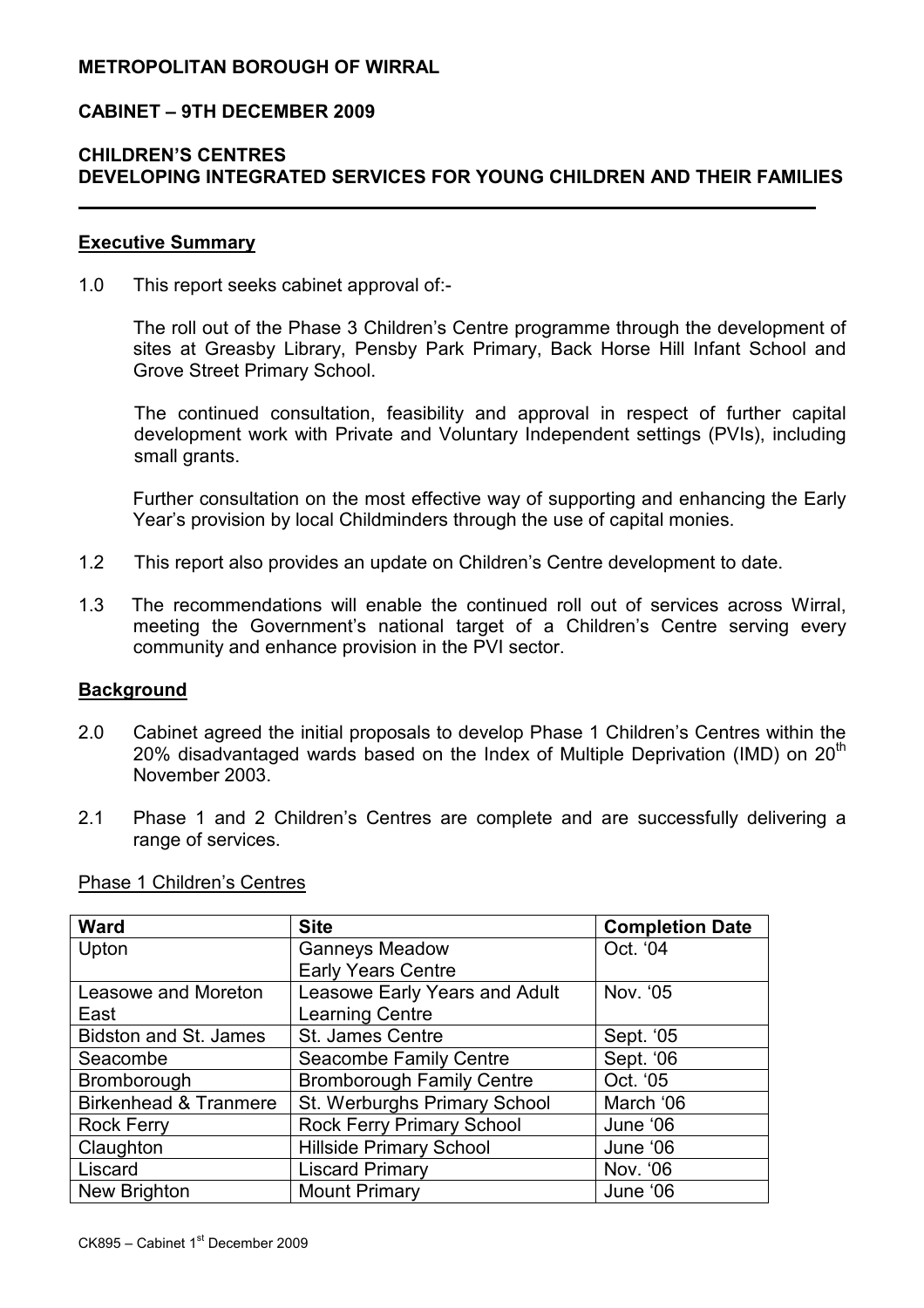- 2.2 It is the Government's intention that by 2010 all communities will have access to a Sure Start Children's Centre with each reaching around 800 children, aged 0-5, providing access to services within "pram pushing distance". It is therefore necessary to have more than one Children's Centre in some wards. The consultation period for Phase 2 ran from November 2005 until February 2006. The sites were identified through a range of stakeholder events including the community and voluntary sector. Cabinet agreed the sites in March 2006.
- 2.3 The Phase 2 (2006-2008) programme, approved by Cabinet on  $26<sup>th</sup>$  July 2007, ensured that all of the most disadvantaged families have access to Children's Centre services i.e. families in the 30% most disadvantaged areas as defined by ODPM Super Output Areas (SOAs). SOAs are geographical units developed by the Office of National Statistics. Each SOA has approximately the same number of households and population. The Office of the Deputy Prime Minister has looked at the characteristics of the households living in each SOA and these characteristics make up the Index of Multiple Deprivation (IMD) each SOA is then ranked on its level of deprivation. The IMD for 2004 is presented at an SOA level rather than a ward level as with previous Indices. There are 32,482 SOAs compared with 8,414 wards. This means that wards have been broken down into much smaller components and the pockets of deprivation contained within wards have been captured in the latest index. Wirral has 207 SOAs 94 of which are located within the lower 30%.

| <b>Ward</b>                 | Site(s)                                             |  |
|-----------------------------|-----------------------------------------------------|--|
| West Kirby & Thurstaston    | <b>Black Horse Hill Infant School</b>               |  |
| Eastham                     | Millfields Primary School in collaboration with the |  |
|                             | <b>Delamere Centre</b>                              |  |
| Rock Ferry/ Bromborough     | Satellite provision at Grove Street Primary School  |  |
| Pensby and Thingwall        | Pensby Park Primary School                          |  |
| <b>Hoylake and Meols</b>    | <b>Hoylake Holy Trinity Primary School</b>          |  |
| Moreton West and Saughall   | Satellite provision at Eastway and Lingham Primary  |  |
| Massie                      | Schools                                             |  |
| <b>Bidston and St James</b> | Manor Primary School as a satellite to current      |  |
|                             | <b>Children's Centre</b>                            |  |
| Prenton                     | <b>Prenton Primary School</b>                       |  |
| Bebington                   | <b>Town Lane Infant School</b>                      |  |

### 2.4 Phase 2 Children's Centre Developments

The Centres are becoming service hubs for their communities, providing co-ordination and support for local PVI organisations as well as leading the way in providing new and much needed services for families of children under the age of five. The Centres link with the Extended Schools agenda, Social Care and Health colleagues to ensure seamless provision to meet the needs of young children and their families. Each Centre has an innovative timetable of services and examples of good practice are emerging. Atkins, the Government agency monitoring the Children's Centre and PVI capital programme, has acknowledged the work done in Wirral as "exemplary" and has given double green rating to the development over a prolonged period.

In the 30% most disadvantaged areas where the need for support services is high and where there are few existing services, Children's Centres provide a strong focus for meeting the high demand for additional and intensive support. The Sure Start Guidance sets out what the 30% most disadvantaged areas would expect to see being delivered through Children's Centres: -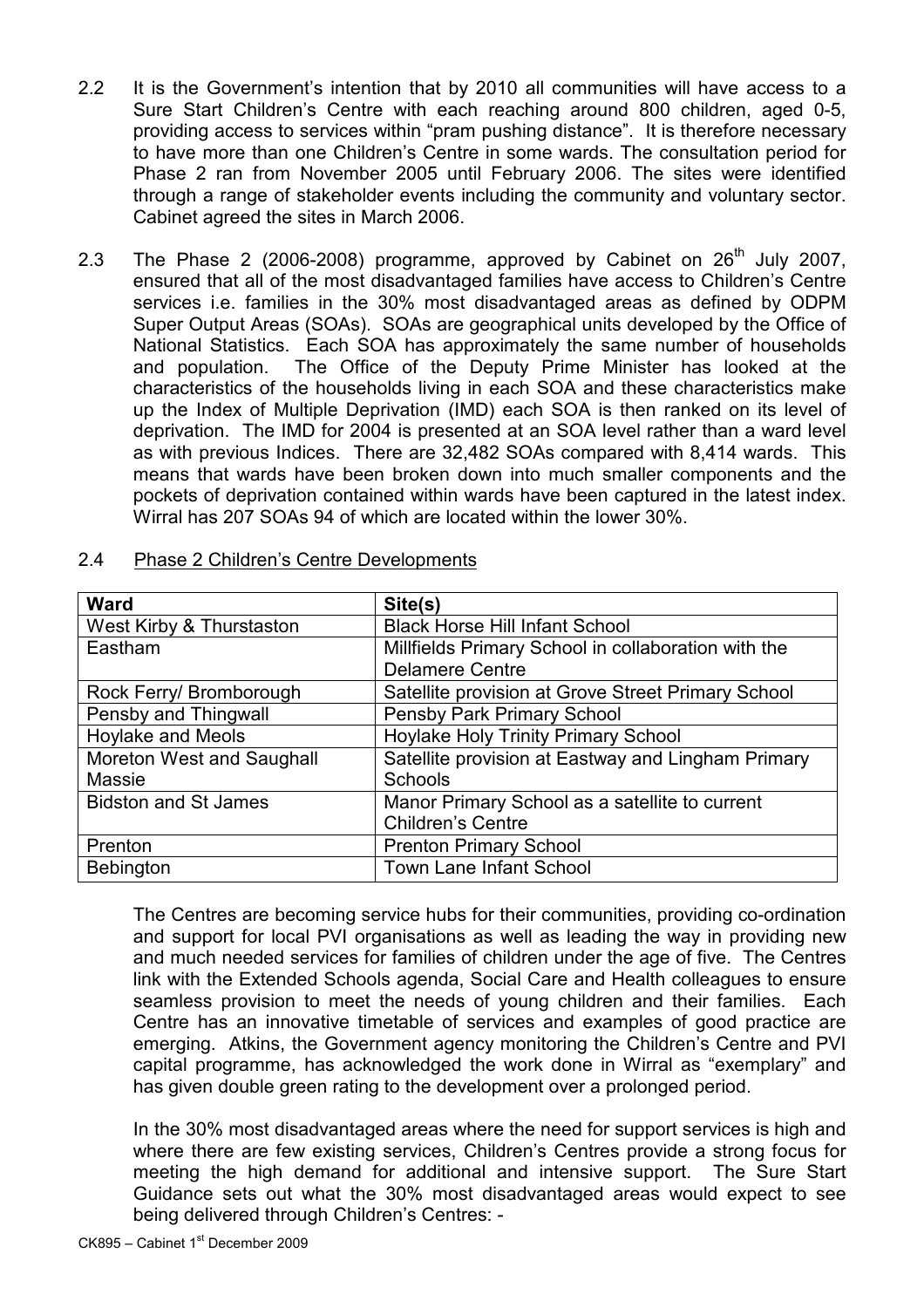- o Early Years provision
- o A childminder network
- o Parenting education and family support services
- o Education, training and employment services
- o Health services
- o Access to wider services

### 3.0 Phase 3 Developments

In Phase 3, the remaining 70% more advantaged areas will have access to Centres developed from existing maintained, private and voluntary or community provision with additional services being added to meet local needs. The funding can also be used to extend the reach of current Children's Centres to more families.

3.1 This report seeks approval from Cabinet on the further development of the following sites:

### An extension of Greasby Library to provide room for Children's Centre service delivery and community co-ordination:

The provision will include a multi-function room, a small meeting room and an adult learning room and will develop close working relationships with the library, the health clinic and the local community centre, working on a campus model to ensure a joined up approach from all services. The local primary schools will be able to access the services provided and the Centre will be part of the extended services offer to local families. The Children's Centre and library will share the office space and there will be a shared reception/welcome area, thereby ensuring effective co-location of the services offered. Consultation with the local community took place during the early summer of 2009 and there has been on-going feasibility work with the library. A scheme and estimate was approved on 5 November 2009.

Operational management for the Centre will come from Hoylake Children's Centre and a local management board for Greasby will be established, ensuring that local providers and services are able to become fully engaged and involved.

 The library building is recommended for this development because of its central location, which will lend itself to the flexibility of out of hours and weekend working in line with the Government's Phase 3 Capital Guidance.

### 3.2 The further development of Pensby Park Children's Centre

Cabinet approved the development of the Pensby Park Primary School site on 26<sup>th</sup> July 2006, following the school closure. The Phase 2 Children's Centre has been developed and is fully operational; however, further work on the heating, windows and car parking is needed to enable the Centre to operate at full capacity. The Centre has already been warmly accepted by the local community and has been commended by other agencies for its work, particularly with victims of domestic violence and their families. This scheme will be further enhanced by the approved proposals to colocate Area Teams and other workers, in the same building as set out in the colocation report to Cabinet on 5 November 2009.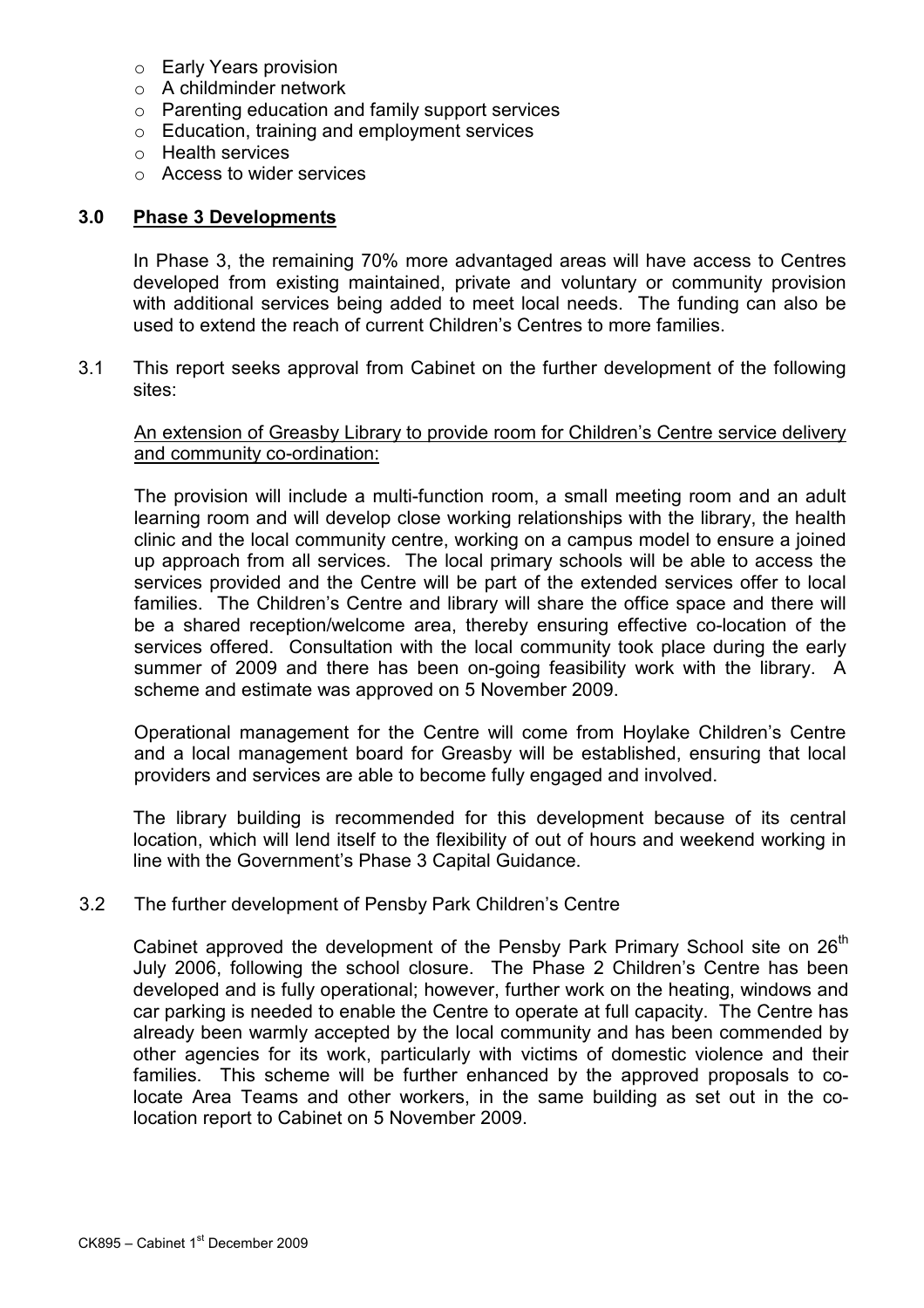3.3 Development and extension to West Kirby Children's Centre at Black Horse Infant School.

The Phase 2 West Kirby Children's Centre has proved to be a widely used facility, attracting families from a wide geographical reach and operating at a level well above that anticipated at the design stage. An extension to the current building will allow development of appropriate services (drug and alcohol counselling, domestic violence support, debt management etc) in an effective and co-ordinated manner. Staff based there will serve the wider geographical area, ensuring that all families can access appropriate services when needed.

3.4 Adaptation to the Rock Ferry satellite based at Grove Street Primary School

The current satellite from Rock Ferry Children's Centre and Grove Street Primary require some adaptation as a result of successful and well attended services and a review of how the building has worked in use. The current multi function room is well used and a further adaptation will enhance the services offered to children and families.

### The recommendation is to roll out the Phase 3 Children's Centre programme through the development of sites at Greasby Library, Pensby Park Primary, Black Horse Hill Infant School and Grove Street Primary School.

## 4.0 Continued consultation and feasibility of further capital development work with PVI settings

4.1 Quality and access for all – Early Years Capital (PVI)

Cabinet was informed of a new DCSF Early Years Capital funding stream on 16 October 2008. The grant is primarily, but not exhaustively intended to support capital investment in the private, voluntary and independent (PVI) sector. Cabinet approved that for 2008/9 and 2009/10 approximately 50% of the grant would be spent on accommodation renewal schemes PVI settings based on school sites and 50% open to all PVI groups to bid against, using DCSF criteria. The previously approved schemes are at Brackenwood Infants, Brookhurst, Stanton Road and Irby Primary. All schemes are progressing well and are providing replacement accommodation for groups previously housed in old mobiles at the end of their useful lives and where the long term future of the group was threatened. These groups help the LA meet the targets for numbers and distribution of available places. To date 98 PVI providers have been awarded grants of up to £10,000 to support IT, outdoor learning and the implementation of EYFS. There is a remaining 22 settings who have yet to apply for this grant.

Consultation is taking place to decide on the most appropriate next two sites to develop the third year enhanced early year's provision, building on the successful projects defined above. It is proposed that feasibility studies will be carried out at:

- o Great Meols Primary School
- o Somerville Primary School
- o Gayton Primary School

with a view to developing a further two accommodation renewal projects.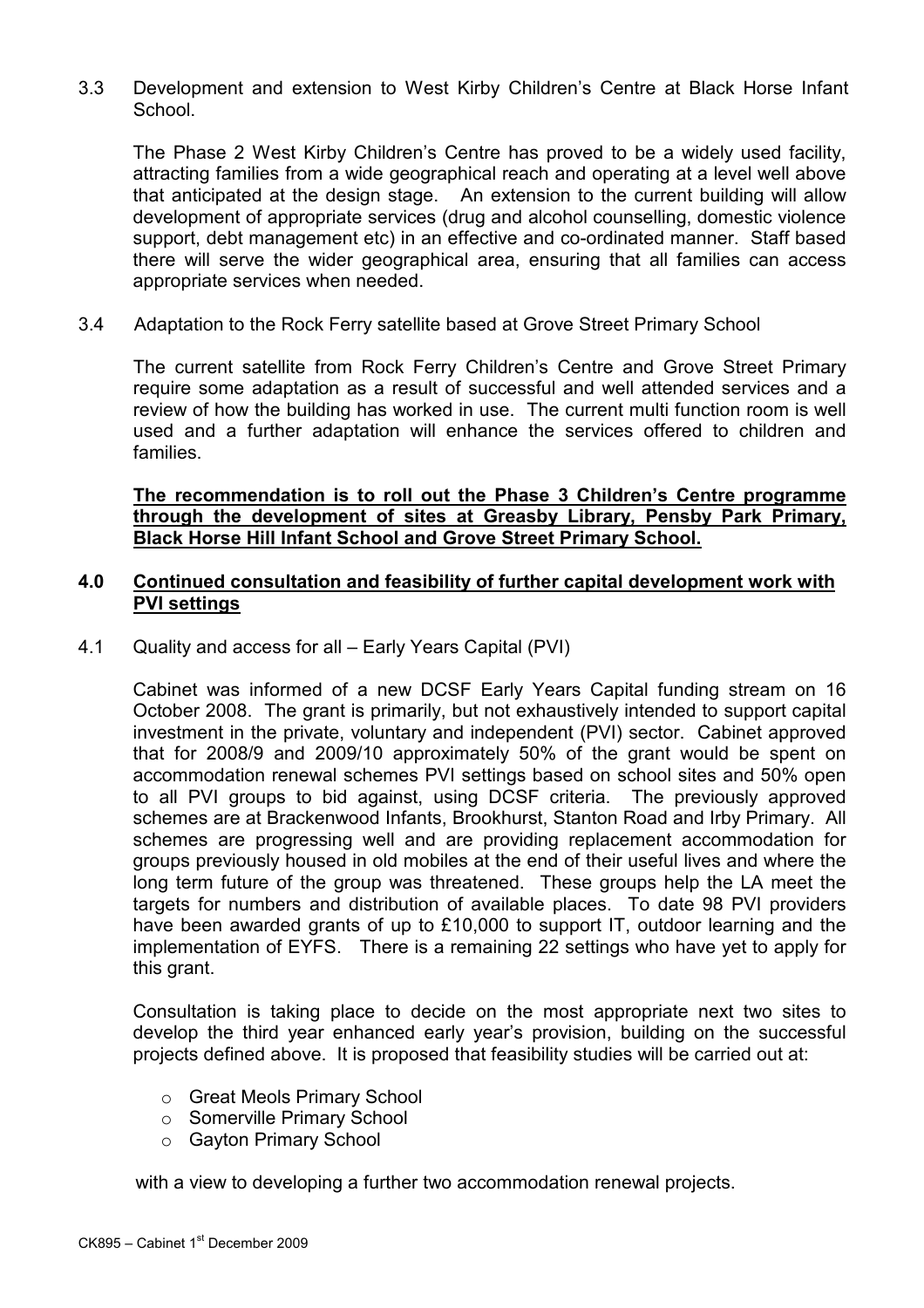The recommendation is further consultation and feasibility in respect of further capital development work with Private and Voluntary Independent settings (PVIs) including small grants.

## 5.0 Consultation on the most effective way of supporting and enhancing the early year's provision by local childminders through the use of capital monies.

5.1 The Local Authority has a duty to ensure that childminders, as professional Early Year's Providers, are able to access the capital grant in order to enhance or develop their services. The Authority wishes to commence consultation as to the most effective and appropriate form that this should take.

## The recommendation is further consultation on the most effective way of supporting and enhancing the Early Year's provision by local Childminders through the use of capital monies.

## 6.0 Financial and Staffing Implications

6.1 External grant will be provided subject to the acceptance of Implementation Plans by DCFS: Total funding Children's Centre capital allocation 2008 – 2011 £1,506,668 Early Years Capital (PVI) 2008 – 2011 **EXAM** E3,716,880 Total number of under 5s LA to reach by 2010 - 17,404

## 7.0 Equal Opportunities Implications

7.1 Sure Start Children's Centres, PVI settings and childminders will be key delivery mechanisms to achieve the objectives set out in the Government's Every Child Matters programme. The aim is to improve outcomes for all young children, and in particular to close the gap between the outcome for the most disadvantaged children and others. Outcomes and options for children, families and their communities will be enhanced by increasing the availability of high quality integrated childcare and early learning, health and family support services; services brought together at neighbourhood level supporting parents/carers, both in their parenting and in their aspirations towards employment.

 Consistent with the principles of the Every Child Matters, Change for Children Programme, universal services must include supporting those in most need, and should be tailored to meet particular needs of individual children, their families, and the communities in which they are based.

# 8.0 Human Rights Implications

8.1 Sure Start Children's Centres form a key part of the delivery of early years services by local authorities, increasingly as a major element in the planning and delivery of Children's Trusts arrangements. They are crucial to the implementation of the Government's Ten Year Childcare Strategy, Choices for Parents, the Best Start for Children, and contribute to improving the child outcomes set out in Every Child Matters: being safe; healthy; enjoying and achieving; economic wellbeing; and making a positive contribution. The Government is advocating a shift to more co-located, multi-disciplinary services that provide personalised support to children and their families. Children's Centres will be a key building block towards this goal.